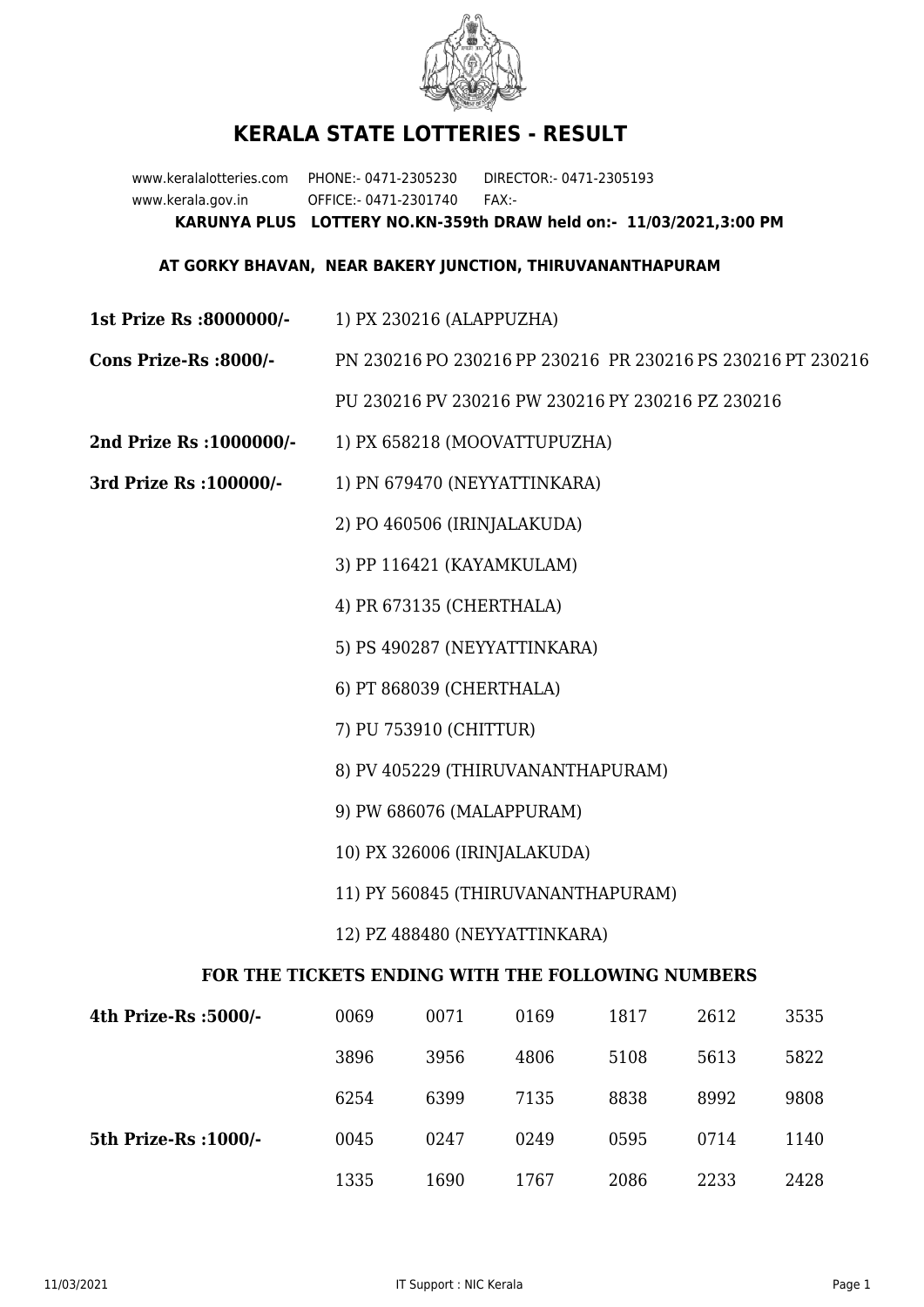|                      | 2616 | 2828 | 3453 | 3472 | 4802 | 4842 |
|----------------------|------|------|------|------|------|------|
|                      | 5232 | 5321 | 5366 | 5578 | 5889 | 6126 |
|                      | 6447 | 7705 | 8379 | 8543 | 8569 | 9070 |
|                      | 9851 | 9966 |      |      |      |      |
| 6th Prize-Rs : 500/- | 0273 | 0313 | 0413 | 0518 | 0564 | 0697 |
|                      | 0774 | 0809 | 0840 | 0866 | 0889 | 0899 |
|                      | 1113 | 1260 | 1263 | 1513 | 1549 | 1631 |
|                      | 1657 | 1842 | 1905 | 2052 | 2105 | 2187 |
|                      | 2350 | 2367 | 2442 | 2551 | 2563 | 2680 |
|                      | 2875 | 2893 | 2939 | 3195 | 3342 | 3440 |
|                      | 3891 | 3966 | 4079 | 4203 | 4393 | 4441 |
|                      | 4855 | 4921 | 5009 | 5110 | 5129 | 5166 |
|                      | 5293 | 5295 | 5376 | 5386 | 5413 | 5700 |
|                      | 5740 | 5868 | 5886 | 6029 | 6196 | 6210 |
|                      | 6509 | 7050 | 7161 | 7483 | 7528 | 7590 |
|                      | 7884 | 8068 | 8100 | 8472 | 8493 | 8615 |
|                      | 8735 | 9750 | 9755 | 9889 |      |      |
| 7th Prize-Rs : 100/- | 0046 | 0053 | 0158 | 0514 | 0544 | 0548 |
|                      | 0634 | 0815 | 0819 | 0926 | 1047 | 1064 |
|                      | 1117 | 1172 | 1324 | 1461 | 1604 | 1650 |
|                      | 1672 | 1759 | 1930 | 2235 | 2515 | 2522 |
|                      | 2533 | 2690 | 2818 | 3018 | 3040 | 3104 |
|                      | 3207 | 3240 | 3271 | 3460 | 3477 | 3722 |
|                      | 3811 | 3875 | 4052 | 4269 | 4283 | 4391 |
|                      | 4417 | 4575 | 4631 | 4717 | 4780 | 5107 |
|                      | 5217 | 5219 | 5262 | 5268 | 5442 | 5470 |
|                      | 5542 | 5562 | 5625 | 5649 | 5816 | 5818 |
|                      | 5837 | 5918 | 6119 | 6121 | 6164 | 6185 |
|                      | 6299 | 6325 | 6470 | 6637 | 6705 | 6773 |